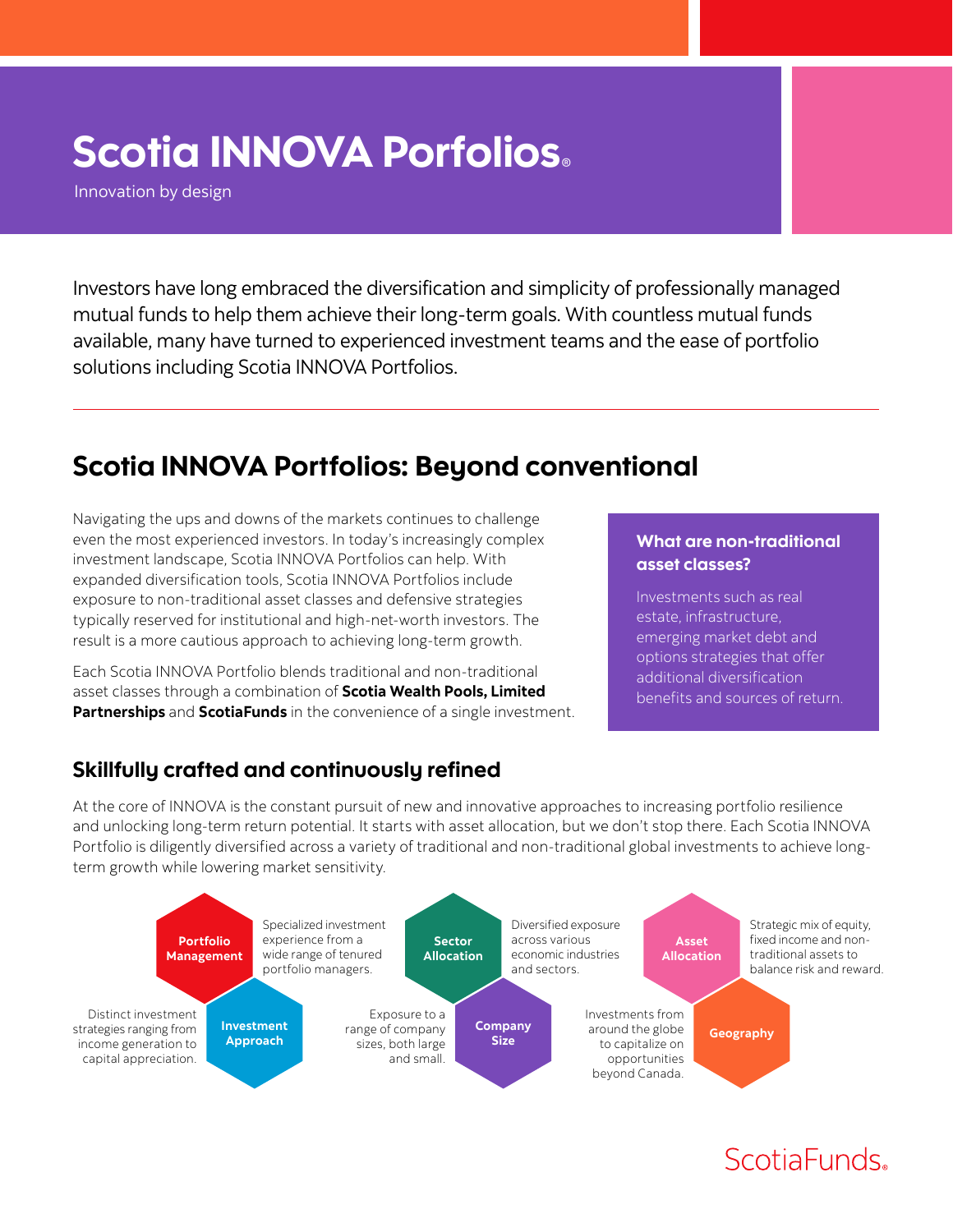#### Managed for today's uncertain markets

Scotia INNOVA Portfolios free you from the difficult and time-consuming investment management decisions necessary to navigate today's fast-paced and increasingly volatile financial markets. Instead, you'll draw on the vast experience and disciplined investment process of our knowledgeable portfolio managers and asset allocators who:



Research, evaluate and select an optimal combination of managers and investment mandates to achieve each portfolio's objective.



Actively manage the portfolios to provide longterm growth with an increased focus on lowering market sensitivity.

Continuously refine their approach to capitalize on emerging opportunities as market and economic conditions change.



Regularly rebalance each portfolio to help position you for long-term success.

#### Selecting the portfolio for you

There are five Scotia INNOVA Portfolios to choose from. Your Scotiabank advisor<sup>1</sup> can help you select a portfolio to help meet your unique investment goals and tolerance for risk.



Allocations are subject to change without prior notification.

#### Tax-smart cash-flow options

If you are retired or seeking predictable monthly cash flow, Scotia INNOVA Portfolios offer tax-smart Series T options to help meet your ongoing income needs. Benefits include:

**Consistent monthly cash flow.** Designed to provide regular monthly cash flow from your non-registered investments based on an annual target payout rate.

Tax efficiency. Use a combination of income sources that are designed to potentially create more tax-efficient cash flow than traditional income-producing investments alone.

**Growth potential.** Maintain a focus on growth potential to help you stay ahead of inflation.

**Flexibility.** Switch between different series of the same portfolio without tax implications as your income needs change.